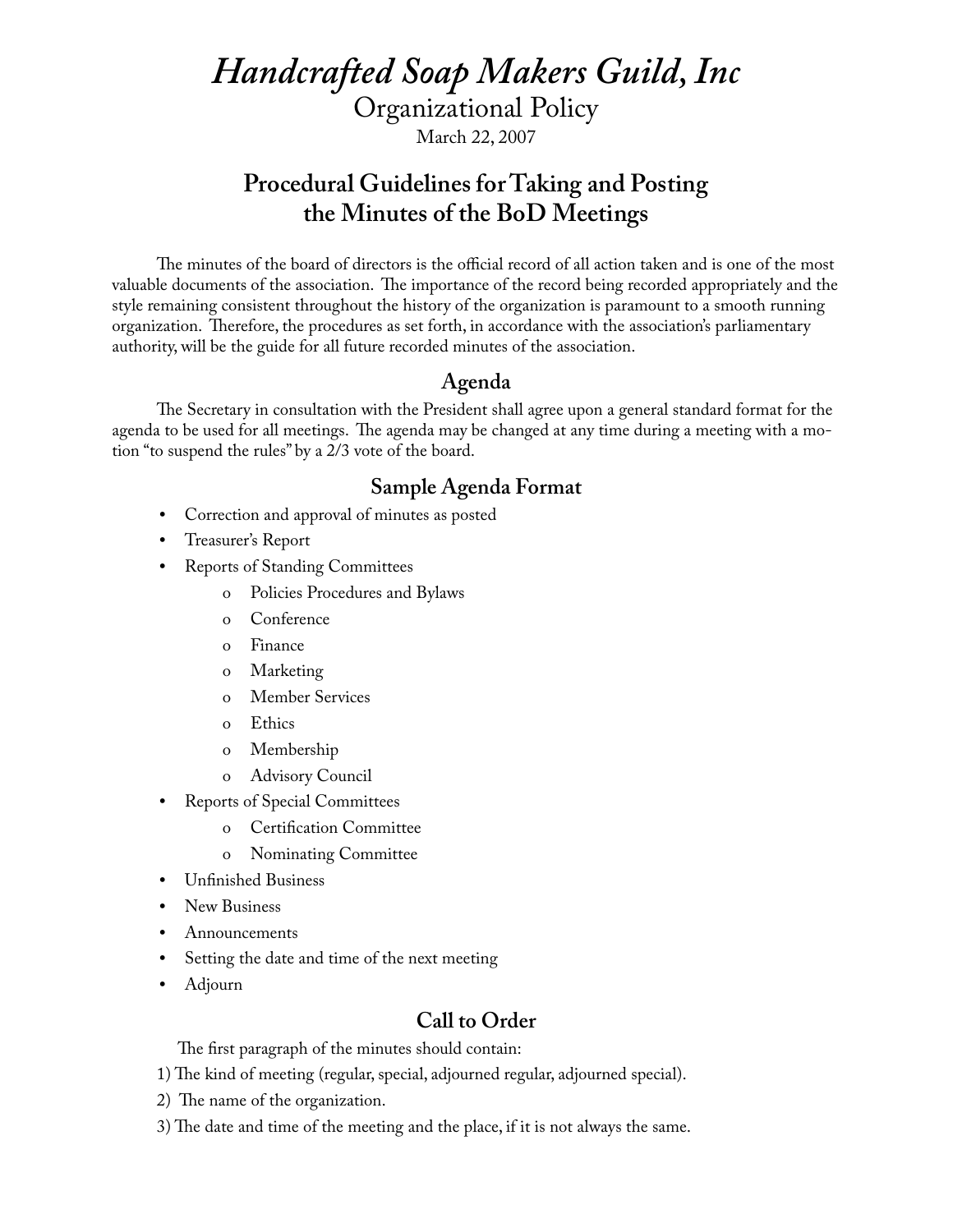- 4) The fact that the regular chairman and secretary were present or, in their absence, the names of the persons who substituted for them.
- 5) The names of the board members present and establish whether or not there was a quorum.
- 6) The names of the board members that were absent and if there absence is excused.
- 7) Whether the minutes of the previous meeting were read and approved or read and corrected.

## **Correction and approval of minutes as posted**

 Minutes of the previous meeting along with corrections may be approved by general consent unless there is a dispute over the accuracy of the correction, in which case a vote should be taken. Any corrections are made within the text of the minutes being approved. The minutes in which the correction was noted indicates only "the minutes were approved as corrected" without specifying the correction made to the previous minutes.

#### **Treasurer's Report**

 The minutes should state the ending balance from the previous meeting along with the total income and expenses since the previous meeting and the balance on hand to date. A copy of the treasurer's report should be filed with the minutes and the statement "The Treasurer's report was filed for audit" should be included.

## **Reports of Standing Committees**

 All standing committee reports should be in writing and a copy filed with the official minutes. If the board takes any action based on or because of the committee report, the minutes should include what was done including any motions, amendments to motions, refer to committee, objections, point of order, appeal to the chair, tabled etc. The minutes should also give a brief description of the report as well as any updates not noted in the report.

## **Reports of Special Committees**

 All special committee reports should be in writing and a copy filed with the official minutes and should follow the same guidelines as standing committees. The Nominating Committee report should include a list of the candidates nominated and the office to which they were nominated.

#### **Unfinished Business**

 The secretary should review the minutes of the previous meeting and place on the agenda any unfinished business. Any action taken by the board on unfinished business should be recorded in the minutes.

#### **New Business**

Members will contact the Secretary of any new business to be placed on the agenda. A brief summary of discussion and any action taken by the board should be recorded.

#### **Announce the Time and Date of the Next Meeting**

The time and date of the next meeting should be recorded in the minutes.

## **Adjourned**

The time the meeting was adjourned should be noted in the minutes. Example wording…. "There being no further business, the meeting was adjourned at 3:00 EST.